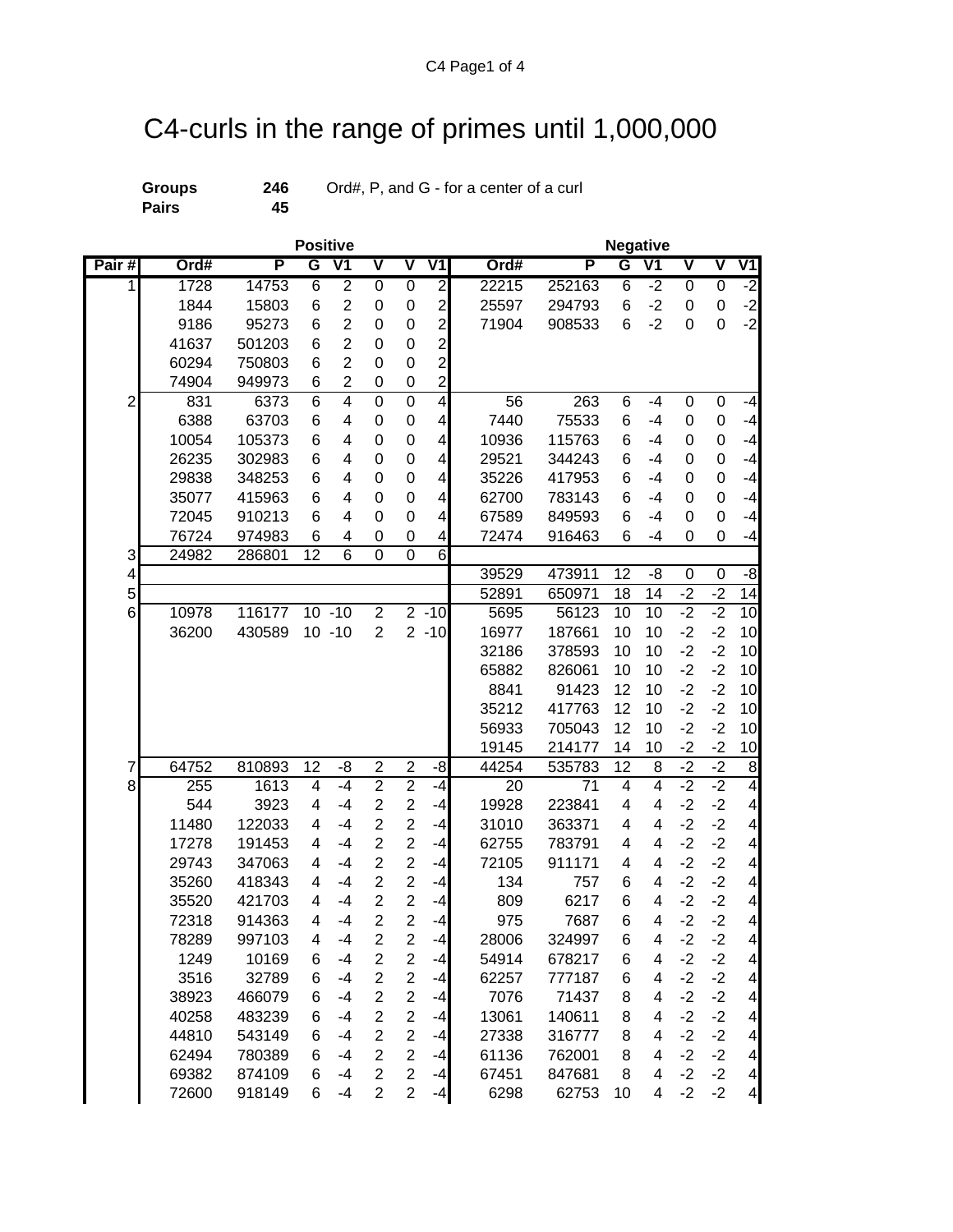| Pair#            | Ord#  | P      | G               | V <sub>1</sub> | $\overline{\mathsf{V}}$  | $\overline{\mathsf{V}}$ | V <sub>1</sub> | Ord#  | P      | G               | V <sub>1</sub>  | V    | V    | V1                                         |
|------------------|-------|--------|-----------------|----------------|--------------------------|-------------------------|----------------|-------|--------|-----------------|-----------------|------|------|--------------------------------------------|
|                  | 8956  | 92707  | 8               | $-4$           | $\overline{2}$           | $\overline{2}$          | $-4$           | 36805 | 438233 | 10              | $\overline{4}$  | $-2$ | $-2$ | $\overline{\mathbf{4}}$                    |
|                  | 55314 | 683461 | 8               | $-4$           | $\overline{2}$           | $\overline{c}$          | $-4$           | 77552 | 986759 | 10              | 4               | $-2$ | $-2$ | $\overline{\mathbf{4}}$                    |
|                  | 67288 | 845371 | 8               | $-4$           | $\overline{2}$           | $\overline{2}$          | $-4$           |       |        |                 |                 |      |      |                                            |
|                  | 4181  | 39779  | 10              | $-4$           | $\overline{2}$           | $\overline{2}$          | $-4$           |       |        |                 |                 |      |      |                                            |
|                  | 49380 | 603749 | 10              | $-4$           | $\overline{2}$           | $\overline{c}$          | $-4$           |       |        |                 |                 |      |      |                                            |
|                  | 74206 | 940259 | 10              | $-4$           | $\overline{2}$           | $\overline{c}$          | $-4$           |       |        |                 |                 |      |      |                                            |
|                  | 76097 | 966419 | 10              | -4             | $\overline{2}$           | $\overline{2}$          | $-4$           |       |        |                 |                 |      |      |                                            |
| $\boldsymbol{9}$ | 507   | 3623   | 6               | $-2$           | $\overline{2}$           | $\overline{2}$          | $-2$           | 1725  | 14737  | 6               | $\overline{2}$  | $-2$ | $-2$ | $\overline{2}$                             |
|                  | 3037  | 27809  | 6               | $-2$           | $\overline{2}$           | $\overline{c}$          | $-2$           | 30934 | 362353 | 6               | $\overline{2}$  | $-2$ | $-2$ | $\overline{c}$                             |
|                  | 9226  | 95723  | 6               | $-2$           | $\overline{2}$           | $\overline{2}$          | $-2$           | 37338 | 444883 | 6               | $\overline{2}$  | $-2$ | $-2$ | $\begin{array}{c} 2 \\ 2 \\ 2 \end{array}$ |
|                  | 14171 | 153749 | 6               | $-2$           | $\overline{2}$           | $\overline{2}$          | $-2$           | 43552 | 526387 | 6               | $\overline{2}$  | $-2$ | $-2$ |                                            |
|                  | 24026 | 274853 | 6               | $-2$           | $\overline{2}$           | $\overline{2}$          | $-2$           | 48751 | 595267 | 6               | $\overline{2}$  | $-2$ | $-2$ |                                            |
|                  | 30936 | 362363 | 6               | $-2$           | $\overline{2}$           | $\overline{2}$          | $-2$           | 52148 | 640963 | 6               | $\overline{2}$  | $-2$ | $-2$ | $\overline{c}$                             |
|                  | 58270 | 723119 | 6               | $-2$           | $\overline{2}$           | $\overline{2}$          | $-2$           | 63091 | 788383 | 6               | $\overline{2}$  | $-2$ | $-2$ | $\overline{c}$                             |
|                  | 64817 | 811763 | 6               | $-2$           | $\overline{2}$           | $\overline{2}$          | $-2$           | 67217 | 844453 | 6               | $\overline{2}$  | $-2$ | $-2$ | $\overline{c}$                             |
|                  | 20527 | 231053 | 12              | $-2$           | $\overline{2}$           | $\overline{2}$          | $-2$           | 75739 | 961633 | 6               | $\overline{2}$  | $-2$ | $-2$ | $\boldsymbol{2}$                           |
|                  | 51111 | 626783 | 12              | $-2$           | $\overline{c}$           | $\overline{2}$          | $-2$           | 63430 | 792919 | 12              | $\overline{2}$  | $-2$ | $-2$ | $\overline{\mathbf{c}}$                    |
| 10               | 30205 | 352867 | 14              | $\overline{8}$ | $\overline{2}$           | $\overline{2}$          | $\overline{8}$ | 41535 | 499957 | 14              | -8              | $-2$ | $-2$ | $-8$                                       |
|                  | 40316 | 483971 | 18              | 8              | $\overline{\mathbf{c}}$  | $\overline{c}$          | 8              | 76650 | 974123 | 16              | -8              | $-2$ | $-2$ | $-8$                                       |
| 11               | 76796 | 975991 | $\overline{14}$ | $-14$          | $\overline{4}$           | $\overline{4}$          | $-14$          | 2073  | 18089  | $\overline{12}$ | $\overline{14}$ | $-4$ | $-4$ | 14                                         |
|                  | 20265 | 228077 |                 | $16 - 14$      | 4                        | 4                       | $-14$          | 9801  | 102329 | 12              | 14              | $-4$ | $-4$ | 14                                         |
|                  |       |        |                 |                |                          |                         |                | 16417 | 181031 | 12              | 14              | $-4$ | $-4$ | 14                                         |
| 12               |       |        |                 |                |                          |                         |                | 53338 | 656951 | $\overline{12}$ | 10              | $-4$ | $-4$ | 10                                         |
| 13               | 175   | 1039   | 6               | $-\frac{8}{5}$ | $\overline{\mathbf{4}}$  | 4                       | -8             | 584   | 4259   | 6               | 8               | $-4$ | $-4$ | $\infty$                                   |
|                  | 3328  | 30859  | 6               | -8             | $\overline{\mathbf{4}}$  | 4                       | $-8$           | 1101  | 8837   | 6               | 8               | $-4$ | $-4$ | $\,$ 8 $\,$                                |
|                  | 3615  | 33757  | 6               | -8             | $\overline{\mathbf{4}}$  | 4                       | -8             | 13235 | 142607 | 6               | 8               | $-4$ | $-4$ | $\bf8$                                     |
|                  | 16070 | 176797 | 6               | -8             | $\overline{\mathbf{4}}$  | 4                       | -8             | 21308 | 241067 | 6               | 8               | $-4$ | $-4$ | $\bf8$                                     |
|                  | 16604 | 183307 | 6               | -8             | $\overline{\mathbf{4}}$  | 4                       | -8             | 26683 | 308507 | 6               | 8               | $-4$ | $-4$ | $\bf8$                                     |
|                  | 23886 | 272989 | 6               | -8             | $\overline{\mathbf{4}}$  | 4                       | -8             | 51132 | 627089 | 6               | 8               | $-4$ | $-4$ | 8                                          |
|                  | 29715 | 346657 | 6               | -8             | 4                        | 4                       | -8             | 70862 | 894209 | 6               | 8               | $-4$ | $-4$ | $\bf8$                                     |
|                  | 35997 | 427957 | 6               | -8             | 4                        | 4                       | -8             | 75896 | 963707 | 6               | 8               | $-4$ | $-4$ | 8                                          |
|                  | 38124 | 455479 | 6               | -8             | 4                        | 4                       | -8             |       |        |                 |                 |      |      |                                            |
|                  | 51893 | 637327 | 6               | -8             | 4                        | 4                       | $-8$           |       |        |                 |                 |      |      |                                            |
|                  | 65526 | 821467 | 6               | -8             | 4                        | 4                       | -8             |       |        |                 |                 |      |      |                                            |
|                  | 73763 | 934057 | 6               | -8             | 4                        | 4                       | $-8$           |       |        |                 |                 |      |      |                                            |
|                  | 10324 | 108541 | 8               | -8             | 4                        | 4                       | $-8$           |       |        |                 |                 |      |      |                                            |
|                  | 47185 | 574711 | 8               | -8             | $\overline{\mathbf{4}}$  | 4                       | $-8$           |       |        |                 |                 |      |      |                                            |
|                  | 13025 | 140207 | 10              | -8             | $\overline{\mathbf{4}}$  | 4                       | -8             |       |        |                 |                 |      |      |                                            |
|                  | 29569 | 344873 | 10              | -8             | $\overline{\mathbf{4}}$  | 4                       | -8             |       |        |                 |                 |      |      |                                            |
|                  | 36264 | 431311 | 14              | -8             | $\overline{\mathbf{4}}$  | 4                       | -8             |       |        |                 |                 |      |      |                                            |
| 14               | 106   | 577    | 6               | $-4$           | $\overline{4}$           | $\overline{4}$          | $-4$           | 828   | 6359   | 6               | 4               | $-4$ | $-4$ | $\overline{\mathbf{4}}$                    |
|                  | 3167  | 29137  | 6               | $-4$           | $\overline{\mathcal{A}}$ | 4                       | $-4$           | 11420 | 121349 | 6               | 4               | $-4$ | $-4$ | $\overline{\mathcal{A}}$                   |
|                  | 11964 | 127717 | 6               | $-4$           | $\overline{\mathbf{4}}$  | 4                       | $-4$           | 21780 | 246809 | 6               | 4               | $-4$ | $-4$ | $\overline{\mathcal{A}}$                   |
|                  | 40929 | 492067 | 6               | $-4$           | $\overline{\mathbf{4}}$  | 4                       | $-4$           | 38394 | 459029 | 6               | 4               | $-4$ | $-4$ | $\overline{\mathbf{4}}$                    |
|                  | 73117 | 925087 | 6               | $-4$           | 4                        | 4                       | $-4$           | 63382 | 792299 | 6               | 4               | $-4$ | $-4$ | $\overline{\mathbf{4}}$                    |
| 15               | 923   | 7219   | 6               | $-2$           | $\overline{4}$           | $\overline{4}$          | $-2$           | 6748  | 67757  | 6               | $\overline{2}$  | $-4$ | $-4$ | $\overline{2}$                             |
|                  | 4466  | 42709  | 6               | $-2$           | $\overline{\mathbf{4}}$  | 4                       | $-2$           | 9384  | 97577  | 6               | $\overline{2}$  | $-4$ | $-4$ | $\overline{\mathbf{c}}$                    |
|                  | 19713 | 221209 | 6               | $-2$           | $\overline{\mathbf{4}}$  | 4                       | $-2$           | 9635  | 100517 | 6               | $\overline{2}$  | $-4$ | $-4$ | $\overline{\mathbf{c}}$                    |
|                  | 27406 | 317599 | 6               | $-2$           | 4                        | 4                       | $-2$           | 12438 | 133277 | 6               | $\overline{2}$  | $-4$ | $-4$ | $\overline{c}$                             |
|                  | 29636 | 345739 | 6               | $-2$           | $\overline{\mathbf{4}}$  | 4                       | $-2$           | 29741 | 347057 | 6               | $\overline{2}$  | $-4$ | $-4$ | $\overline{c}$                             |
|                  | 61160 | 762379 | 6               | $-2$           | 4                        | 4                       | $-2$           | 55316 | 683477 | 6               | $\overline{2}$  | $-4$ | $-4$ | $\overline{c}$                             |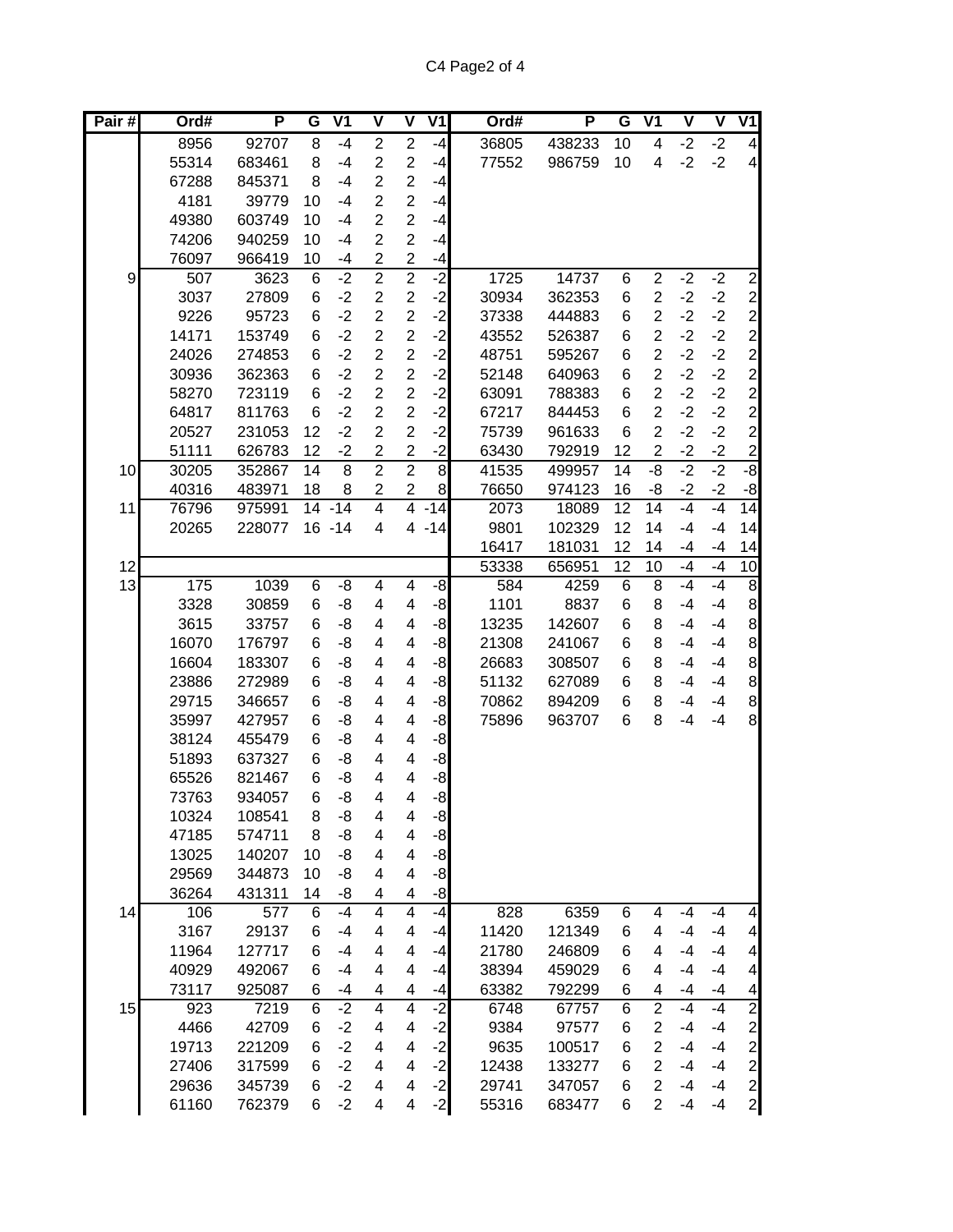| Pair# | Ord#  | P      | G  | $\overline{\mathsf{V}}$ 1 | $\overline{\mathsf{v}}$ | V                       | V1               |       | Ord# | P               | G               | V <sub>1</sub>  | $\overline{\mathsf{v}}$ | $\overline{\mathsf{v}}$ | V1                        |
|-------|-------|--------|----|---------------------------|-------------------------|-------------------------|------------------|-------|------|-----------------|-----------------|-----------------|-------------------------|-------------------------|---------------------------|
|       | 41453 | 498947 | 10 | $-2$                      | $\overline{\mathbf{4}}$ | 4                       | $-2$             | 57159 |      | 708047          | 6               | $\overline{2}$  | $-4$                    | $-4$                    | $\overline{c}$            |
|       | 77635 | 988007 | 10 | $-2$                      | $\overline{\mathbf{4}}$ | 4                       | $-2$             | 14514 |      | 157897          | 8               | $\overline{2}$  | $-4$                    | $-4$                    | $\overline{\mathbf{c}}$   |
|       | 78312 | 997343 | 10 | $-2$                      | 4                       | 4                       | $-2$             |       | 3987 | 37643           | 10              | $\overline{2}$  | $-4$                    | $-4$                    | $\overline{c}$            |
|       |       |        |    |                           |                         |                         |                  | 15724 |      | 172643          | 10              | $\overline{2}$  | $-4$                    | $-4$                    | $\overline{c}$            |
|       |       |        |    |                           |                         |                         |                  | 49014 |      | 598877          | 10              | $\overline{2}$  | $-4$                    | $-4$                    | $\overline{c}$            |
|       |       |        |    |                           |                         |                         |                  | 52145 |      | 640943          | 10              | $\overline{2}$  | $-4$                    | $-4$                    | $\overline{c}$            |
|       |       |        |    |                           |                         |                         |                  | 62207 |      | 776507          | 10              | $\overline{2}$  | $-4$                    | $-4$                    | $\overline{c}$            |
|       |       |        |    |                           |                         |                         |                  | 33399 |      | 393989          | 12              | $\overline{2}$  | -4                      | $-4$                    | $\overline{c}$            |
| 16    | 36877 | 439183 | 12 | $\overline{2}$            | 4                       | 4                       | $\boldsymbol{2}$ |       |      |                 |                 |                 |                         |                         |                           |
| 17    | 71959 | 909151 | 18 | 8                         | $\overline{\mathbf{4}}$ | $\overline{\mathbf{4}}$ | $\infty$         |       |      |                 |                 |                 |                         |                         |                           |
| 18    |       |        |    |                           |                         |                         |                  | 31128 |      | 364853          |                 | $24 - 14$       | -4                      |                         | $-4 - 14$                 |
| 19    | 71056 | 896897 |    | $18 - 18$                 | 6                       | 6                       | $-18$            |       |      |                 |                 |                 |                         |                         |                           |
| 20    |       |        |    |                           |                         |                         |                  | 71854 |      | 907843          | 12              | 16              | -6                      | -6                      | 16                        |
| 21    | 12418 | 133051 |    | $12 - 14$                 | 6                       |                         | $6 - 14$         | 40703 |      | 489191          | 12              | 14              | $-6$                    | $-6$                    | 14                        |
|       |       |        |    |                           |                         |                         |                  | 40803 |      | 490493          | 12              | 14              | -6                      | -6                      | 14                        |
|       |       |        |    |                           |                         |                         |                  | 55908 |      | 691451          | 18              | 14              | -6                      | -6                      | 14                        |
| 22    |       |        |    |                           |                         |                         |                  | 14988 |      | 163673          | $\overline{12}$ | $\overline{12}$ | $-6$                    | $-6$                    | 12                        |
| 23    |       |        |    |                           |                         |                         |                  | 11618 |      | 123631          | 12<br>12        | 10              | $-\overline{6}$         | $-\overline{6}$         | $\overline{10}$           |
| 24    |       |        |    |                           |                         |                         |                  | 68056 | 9504 | 856111<br>98993 | $\overline{12}$ | 10<br>8         | -6<br>$-\overline{6}$   | -6<br>$-\overline{6}$   | 10<br>$\infty$            |
|       |       |        |    |                           |                         |                         |                  | 58183 |      | 721991          | 12              | 8               | -6                      | -6                      |                           |
|       |       |        |    |                           |                         |                         |                  | 60218 |      | 749741          | 12              | 8               | -6                      | -6                      | $\bf 8$                   |
| 25    |       |        |    |                           |                         |                         |                  |       | 4091 | 38833           | $\overline{12}$ | $\overline{6}$  | $-6$                    | $-6$                    | $\bf 8$<br>$\overline{6}$ |
|       |       |        |    |                           |                         |                         |                  | 41998 |      | 506113          | 12              | 6               | -6                      | -6                      | $\,$ 6                    |
| 26    | 2580  | 23099  | 12 | $-4$                      | $\overline{6}$          | 6                       | $-4$             | 31220 |      | 366013          | $\overline{12}$ | $\overline{4}$  | $-6$                    | $-6$                    | $\overline{\mathbf{4}}$   |
|       |       |        |    |                           |                         |                         |                  | 46361 |      | 563881          | 12              | 4               | -6                      | -6                      | $\overline{\mathcal{A}}$  |
| 27    | 61979 | 773317 | 18 | $-2$                      | $\overline{6}$          | 6                       | $-2$             |       |      |                 |                 |                 |                         |                         |                           |
| 28    |       |        |    |                           |                         |                         |                  |       | 9285 | 96419           | 18              | 0               | -6                      | -6                      | 0                         |
| 29    |       |        |    |                           |                         |                         |                  | 23623 |      | 269713          | 12              | $-2$            | $-6$                    | -6                      | $-2$                      |
| 30    | 38648 | 462589 | 12 | 4                         | 6                       | 6                       | 4                |       |      |                 |                 |                 |                         |                         |                           |
| 31    | 50021 | 612149 |    | $12 - 16$                 | $\overline{8}$          | 8                       | $-16$            | 18950 |      | 211691          | 10              | 16              | -8                      | -8                      | 16                        |
|       | 46321 | 563219 |    | $22 - 16$                 | 8                       | 8                       | $-16$            | 24246 |      | 277577          | 10              | 16              | -8                      | -8                      | 16                        |
|       |       |        |    |                           |                         |                         |                  | 63221 |      | 790199          | 10              | 16              | -8                      | -8                      | 16                        |
|       |       |        |    |                           |                         |                         |                  | 39007 |      | 467329          | 12              | 16              | -8                      | -8                      | 16                        |
| 32    | 2543  | 22751  |    | $10 - 10$                 | 8                       | 8                       | $-10$            | 14092 |      | 152819          | 10              | 10              | -8                      | -8                      | 10                        |
|       | 8242  | 84533  |    | $10 - 10$                 | 8                       | 8                       | $-10$            | 14625 |      | 159347          | 10              | 10              | -8                      | -8                      | 10                        |
|       | 10136 | 106331 |    | $10 - 10$                 | 8                       | 8                       | $-10$            | 21432 |      | 242519          | 10              | 10              | -8                      | -8                      | 10                        |
|       | 20900 | 235901 |    | $10 - 10$                 | 8                       | 8                       | $-10$            | 74539 |      | 944687          | 10              | 10              | -8                      | -8                      | 10                        |
|       | 26580 | 307103 |    | $10 - 10$                 | 8                       | 8                       | $-10$            | 67555 |      | 849097          | 14              | 10              | -8                      | -8                      | 10                        |
|       | 41579 | 500483 |    | $10 - 10$                 | 8                       | 8                       | $-10$            | 70966 |      | 895627          | 14              | 10              | -8                      | -8                      | 10                        |
|       | 64621 | 809213 |    | $10 - 10$                 | 8                       | 8                       | $-10$            |       |      |                 |                 |                 |                         |                         |                           |
| 33    | 63152 | 789149 | 12 | -8                        | $\overline{8}$          | $\overline{8}$          | -8               |       |      |                 |                 |                 |                         |                         |                           |
| 34    | 9983  | 104561 | 10 | $-4$                      | $\overline{8}$          | $\overline{8}$          | $-4$             | 25419 |      | 292469          | 10              | 4               | -8                      | -8                      | $\overline{\mathcal{A}}$  |
|       | 60127 | 748541 | 18 | $-4$                      | 8                       | 8                       | $-4$             | 26232 |      | 302969          | 10              | 4               | -8                      | -8                      | 4                         |
|       |       |        |    |                           |                         |                         |                  | 32915 |      | 388109          | 10              | 4               | -8                      | -8                      | $\overline{\mathbf{4}}$   |
|       |       |        |    |                           |                         |                         |                  | 41629 |      | 501131          | 10              | 4               | -8                      | -8                      | $\overline{\mathcal{A}}$  |
|       |       |        |    |                           |                         |                         |                  | 67529 |      | 848789          | 10              | 4               | -8                      | -8                      | $\overline{\mathcal{A}}$  |
| 35    | 15178 | 166043 | 12 | $-2$                      | 8                       | 8                       | $-2$             |       |      |                 |                 |                 |                         |                         |                           |
|       | 26205 | 302609 | 12 | $-2$                      | 8                       | 8                       | $-2$             |       |      |                 |                 |                 |                         |                         |                           |
|       | 29216 | 340409 | 12 | $-2$                      | 8                       | 8                       | $-2$             |       |      |                 |                 |                 |                         |                         |                           |
|       | 37314 | 444569 | 12 | $-2$                      | 8                       | 8                       | $-2$             |       |      |                 |                 |                 |                         |                         |                           |